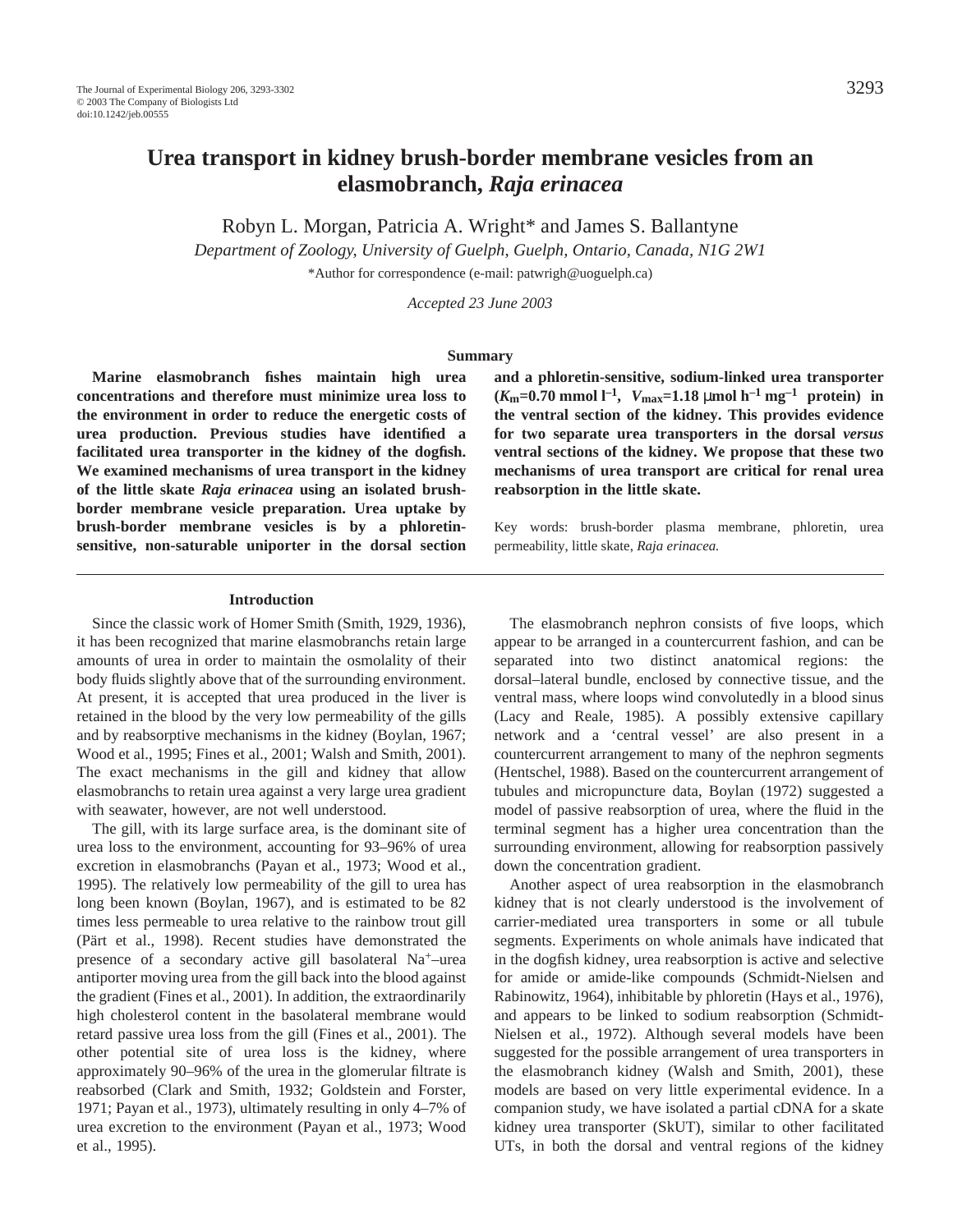(Morgan et al., 2003). Renal SkUT mRNA levels are downregulated with exposure to environmental dilution, suggesting a possible role for SkUT in urea reabsorption and retention.

To further characterize urea transport in the elasmobranch kidney, rates of urea uptake were measured using a rapid filtration method on resealed vesicles prepared from purified brush-border membranes from the two regions of the kidney. Characterization of urea transport measured the  $^{14}$ C-urea uptake in the presence of various urea concentrations, competitive and non-competitive urea transport inhibitors, and energy sources (ATP or ion gradients).

#### **Materials and methods**

#### *Experimental animals*

Little skates *Raja erinacea* Mitchill 1825 were obtained by otter trawling in Passamaquoddy Bay, New Brunswick, Canada during the months of July and August, 2001 and maintained at the Huntsman Marine Science Center in 1000 liter outdoor tanks under natural photoperiod and supplied with filtered seawater (10°C). For some experiments, skates were transported to the Hagen Aqualab, University of Guelph, where they were maintained under natural photoperiod in artificial seawater (10°C). The skates were fed (filleted, chopped herring) on alternate days and were observed to feed.

### *Kidney brush-border plasma membrane vesicles*

Brush-border membrane vesicles (BBMV) were prepared using methods involving calcium precipitation and differential centrifugation outlined by Bevan et al. (1989) and Kipp et al. (1997), with some modifications. All steps were carried out at 0–4°C. Skates were killed by a blow to the head, followed by severance of the spinal cord, after which both kidneys were rapidly excised and placed on ice. The kidneys were then divided into dorsolateral and ventral sections, based on the appearance of the sections as described by Hentschel et al. (1986). Approximately  $0.75g$  tissue (wet mass) was homogenized in 15 ml of homogenizing buffer containing 10 mmol  $l^{-1}$  D-mannitol, 2 mmol  $l^{-1}$  Tris-HCl, pH 7.1, using a Polytron (Brinkmann, Mississauga, ON, Canada) homogenizer for 15 s, followed by a 30 s interval and then an additional homogenization of 15 s. A sample  $(1 \text{ ml})$  was taken from this homogenate and used immediately for enzymatic analysis. The rest of the homogenate was filtered through cheesecloth and CaCl<sub>2</sub> was added to a final concentration of 30 mmol  $l^{-1}$ . After 15 min, the preparation was centrifuged at  $1400\,\text{g}$  for 12 min, the supernatant decanted into a clean centrifuge tube, and centrifuged for 20 min at 15  $800 g$ . The resulting pellet was resuspended in buffer and homogenized in a glass–Teflon homogenizer at low speed. The volume was adjusted to a final volume of 15 ml with buffer and CaCl<sub>2</sub> was added to a final concentration of 30 mmol  $l^{-1}$ . After 15 min, the preparation was centrifuged at  $2200\,\text{g}$  for 12 min, the supernatant decanted and centrifuged for 20 min at 20  $000 g$ . The resulting pellet was suspended in 10 ml vesicle buffer containing 100 mmol  $l^{-1}$ 

D-mannitol,  $1.5 \text{ mmol } l^{-1}$  CaCl<sub>2</sub>,  $20 \text{ mmol } l^{-1}$  Hepes, 20 mmol<sup>1-1</sup> Tris, pH 7.4, and centrifuged at 47 800  $g$  for 20 min. The final pellet of enriched brush-border membranes was resuspended in 0.5 ml of vesicle buffer by passage through a 23-gauge needle (10 times) to aid vesicle formation, and used immediately in further studies.

# *Validation of membrane preparation*

The relative purity of the final preparation and the relative contamination of the membrane preparation by other cellular membranes were assessed by enzymatic assays on the initial homogenate and the final pellet of enriched BBMV. Alkaline phosphatase (Gasser and Kirschner, 1987), Na+,K+-ATPase (McCormick, 1993), cytochrome *c* oxidase (Blier and Guderley, 1988), and glucose-6-phosphatase (Stio et al., 1988) were used as marker enzymes for brush-border membrane, basolateral membrane, inner mitochondrial membrane and endoplasmic reticulum, respectively. All measurements were made in duplicate at 25°C using a spectrophotometer (Hewlett Packard, Mississauga, ON, Canada).

#### *Orientation of brush-border membrane vesicles*

The orientation of the membrane vesicles was determined using the methods of Giudicelli et al. (1985) and Drai et al. (1990). This method is based on the inability of starch to cross the membrane and on the orientation of maltase–glucoamylase in the brush-border membrane. In brief, enriched BBMV were incubated for 10 min with or without detergent (0.04% *n*-octyl β-D-glucopyranoside). The activity of maltase-glucoamylase (a brush-border membrane enzyme) was determined by evaluating the hydrolysis of soluble starch  $(10~\text{mg}~\text{m}^{-1})$  in sodium citrate buffer (0.1 mol  $l^{-1}$ , pH 6.5). Glucose production after 20 min was measured using a glucose oxidase reaction (Sigma kit). The percentage of inside-out vesicles was calculated as the difference in the enzyme activity with and without treatment in detergent. With detergent treatment, all possible enzyme activity is revealed (i.e. right-side-out, inside-out and leaky vesicles) while without detergent treatment only enzyme activity in right-side-out and leaky vesicles will be present.

# *Urea transport assays*

Transport of 14C-urea was performed at 10°C by a rapid filtration method as previously described (Fines et al., 2001). Freshly prepared BBMV were suspended in 10 ml of buffer containing  $300 \text{ mmol } l^{-1}$  NaCl,  $5.2 \text{ mmol } l$ KCl,  $2.7 \text{ mmol } l^{-1} \text{ MgSO}_4$ , 5 mmol  $l^{-1}$  CaCl<sub>2</sub>, 15 mmol  $l^{-1}$  Tris-HCl, pH 7.4, 370 mmol  $l^{-1}$  D-mannitol and equilibrated on ice for 30 min. The BBMV were then collected by centrifugation at 47800  $g$  for 20 min and resuspended in the same buffer at a protein concentration of approximately  $0.3 \text{ mg ml}^{-1}$ . Thorough mixing was achieved by passage through a 23-gauge needle (10 times). Transport experiments were initiated by the addition of  $40 \mu l$  of radioactive elasmobranch isolation medium (EIM) (containing 1.85 MBq  $^{14}$ C-urea) to 10 µl of BBMV suspension. EIM contained  $300$  mmol  $l^{-1}$  NaCl, 5.2 mmol  $l^{-1}$  KCl, 2.7 mmol  $l^{-1}$  MgSO<sub>4</sub>, 5 mmol  $l^{-1}$  CaCl<sub>2</sub>,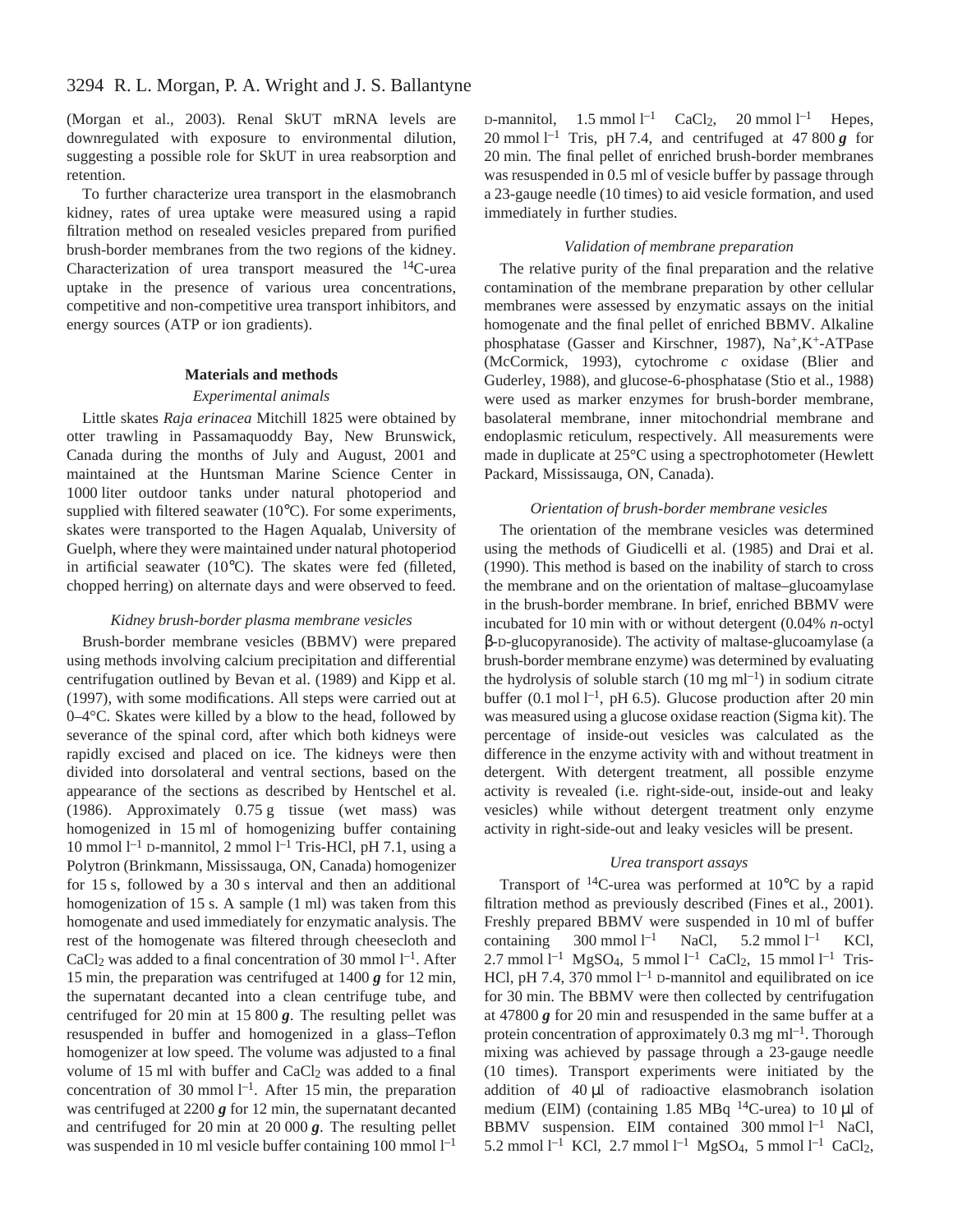370 mmol  $l^{-1}$  urea, 15 mmol  $l^{-1}$  Tris-HCl, pH 7.4. Urea uptake was measured over a range of urea concentrations  $(0.2-370 \text{ mmol } l^{-1})$ . In EIM containing less than 370 mmol  $l^{-1}$ urea, total osmolarities of the EIM solutions were maintained using a balance of D-mannitol, which functions as an osmotic replacement. Uptake was terminated at 8 s (dorsal) and 5 s (ventral) intervals by rapid dilution of the incubation solution with 1 ml of ice-cold stop solution (EIM containing 370 mmol  $l<sup>-1</sup>$  urea). These times were shown to provide valid estimates of the initial rates of transport (data not shown). The diluted sample was immediately filtered through pre-wetted filters (Millipore Isopore,  $0.4 \mu m$  HTTP type). Filters were washed with  $2 \times 3$  ml of ice-cold stop solution and placed in a scintillation vial with 15 ml of ScintiSafe Econo F scintillation fluid (Fisher). Each preparation was measured in duplicate.

#### *Inhibition assays*

Inhibition of urea transport was examined to further define the properties of the transporter. The urea analogues thiourea, acetamide, *N*-methylurea and 1-(4-nitrophenyl)-2-thiourea (NPTU), were tested as known competitive inhibitors in other urea transport systems. BBMVs were prepared in the same manner as above, except vesicles were preincubated with analogues, by adding thiourea, acetamide, or *N*-methylurea  $(370 \text{ mmol } l^{-1})$  to EIM solution, instead of the mannitol suspension buffer. These vesicles were then incubated with 0.5 mmol  $l^{-1}$  urea (with 74 kBq of <sup>14</sup>C-urea) and treated as described above. The analogue NPTU was used at a final concentration of 0.08 mmol  $l^{-1}$  in EIM due to its low solubility. Prior to the addition of the incubation mixture,  $10 \mu l$  of the NPTU solution was added to the BBMV and rapidly mixed. Urea uptake was then measured as described above.

The inhibitors phloretin  $(0.25-0.5 \text{ mmol l}^{-1})$  in ethanol  $(0.75\%)$  and HgCl<sub>2</sub>  $(0.3 \text{ mmol } l^{-1}$  in EIM solution) and a combination of both inhibitors  $(0.5 \text{ mmol } l^{-1}$  phloretin and 0.3 mmol  $l<sup>-1</sup>$  HgCl<sub>2</sub> in 0.75% ethanol) were tested. Prior to the addition of 0.5 mmol  $l^{-1}$  urea (containing 74 kBq of <sup>14</sup>C-urea),  $10 \mu l$  of the inhibitor or control (0.75% ethanol or EIM solution) was added to the BBMV and mixed. Urea uptake was measured as described above.

#### *ATP dependence*

The ATP dependence was determined to evaluate the requirement for ATP as an energy source. In previous studies from our laboratories, elasmobranch gill urea transport was found to be dependent on ATP and a  $Na<sup>+</sup>$  gradient (Fines et al., 2001). Urea uptake was measured in EIM containing 4 mmol  $l^{-1}$  urea (containing 74 kBq of  ${}^{14}$ C-urea). This concentration of urea was used to examine transport below the non-saturable range. Individual solutions contained ATP  $(10 \text{ mmol } l^{-1})$ , or ATP  $(10 \text{ mmol } l^{-1})$  and ouabain  $(1 \text{ mmol } l^{-1})$ , or ATP  $(10 \text{ mmol } l^{-1})$  and *N*-ethylmaleimide (NEM)  $(1 \text{ mmol } l^{-1})$ , and a control (no additions). If urea transport was altered by NEM, this would indicate the presence of V-type and P-type ATPases (i.e. proton pumps; Ehrenfeld, 1998). Urea uptake was measured as described above.

# *Urea transport in little skate kidney* 3295

#### *Cation specificity*

Cation specificity of urea transport was also examined in the BBMVs, using modified resuspension buffer and radioactive mixture containing only one of the following salts: KCl or NaCl. BBMV were prepared as described above and then separated for use with individual cations.

# *Sodium*

The final pellet was suspended in a medium containing 370 mmol  $l^{-1}$  D-mannitol, 2.7 mmol  $l^{-1}$  MgSO<sub>4</sub>, 5 mmol  $l^{-1}$ CaCl<sub>2</sub>, 15 mmol  $l^{-1}$  Tris-HCl, 25 mmol  $l^{-1}$  NaCl and  $225$  mmol<sup>1-1</sup> *N*-methyl-D-glucamine (NMDG, an osmotic replacement). The BBMV were allowed to equilibrate on ice for 30 min before being collected by centrifugation at  $47800g$  for 20 min and resuspended in the same medium at a known protein concentration of approximately  $0.3 \text{ mg ml}^{-1}$ . Control incubations used the same medium in which the final pellet was resuspended. Gradient incubations contained  $250$  mmol  $l^{-1}$  NaCl and no NMDG, in order to produce an inwardly-directed gradient across the BBM, similar to that found in the skate kidney. The incubation medium contained 4 mmol  $l^{-1}$  urea and 366 mmol  $l^{-1}$ mannitol in place of the  $370$  mmol  $l^{-1}$  mannitol and 1.85 MBq ml<sup>-1 14</sup>C-urea.

#### *Potassium*

The final pellet was suspended in a medium containing 370 mmol  $l^{-1}$  D-mannitol, 2.7 mmol  $l^{-1}$  MgSO<sub>4</sub>, 5 mmol  $l^{-1}$ CaCl<sub>2</sub>, 15 mmol<sup>1-1</sup> Tris-HCl, 250 mmol<sup>1-1</sup> KCl. The BBMV were allowed to equilibrate on ice for 30 min before being collected by centrifugation at  $47800\,\text{g}$  for 20 min and resuspended in the same medium at a known protein concentration of approximately  $0.3 \text{ mg ml}^{-1}$ . Control incubations used the same medium in which the final pellet was resuspended. Gradient incubations contained  $25$  mmol  $l<sup>-1</sup>$  KCl and  $225$  mmol  $l<sup>-1</sup>$  NMDG, in order to produce an outwardlydirected gradient across the BBM, similar to that found in the skate kidney. The incubation medium contained  $4$  mmol  $l^{-1}$ urea and 366 mmol  $l^{-1}$  mannitol in place of the 370 mmol  $l^{-1}$ mannitol and 1.85 MBq ml<sup>-1 14</sup>C-urea.

#### *Protein determination*

The protein concentration of the BBMV preparations was determined by the method of Bradford (1976) using a Bio-Rad kit (Richmond, CA, USA) with bovine serum albumin as the standard.

#### *Statistical analysis*

Values are expressed as means  $\pm$  standard error of the mean (S.E.M.). An *F*-test for comparison of curves was used in determination of best fit of regression lines. Data from functional vesicles studies (analogs and inhibitors) were not normally distributed, and therefore a log-transformation was performed to satisfy the assumption of normality before further statistical analysis. Statistical comparisons were made by oneway analysis of variance (ANOVA), and secondary tests were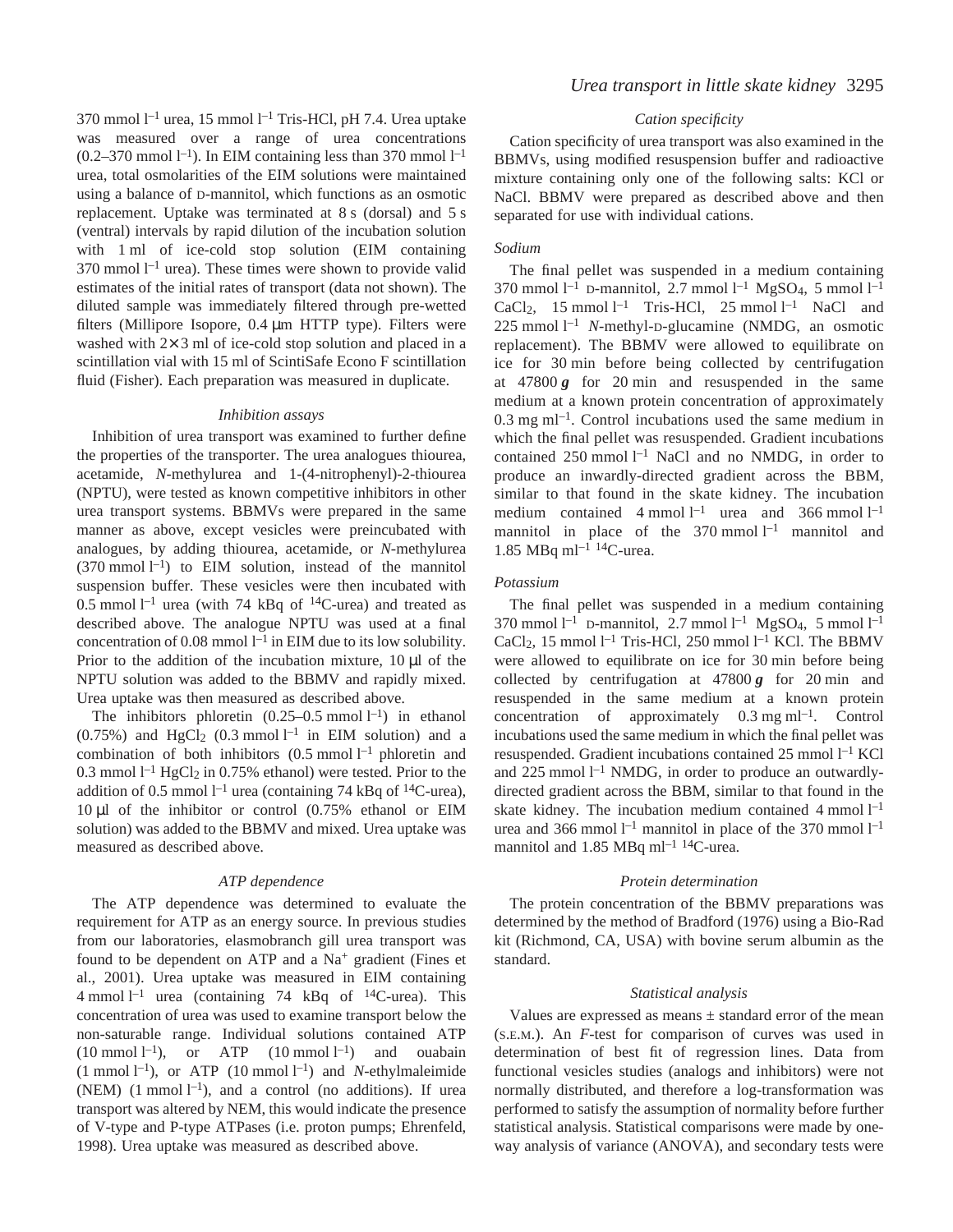# 3296 R. L. Morgan, P. A. Wright and J. S. Ballantyne

performed using the Tukey–Kramer multiple comparison test or Student's *t*-test. Values were considered statistically significant if *P*<0.05.

#### *Source of chemicals*

*N*-methylurea was obtained from Fluka through Sigma-Aldrich Chemicals. 14C-urea was obtained either from Amersham Life Science (Baie d'Urfé, Quebec) or Sigma Chemical (St Louis, MO, USA). All other chemical were obtained from either Fisher Scientific (Whitby, ON, Canada) or Sigma Chemicals (Oakville, ON, Canada) and were of reagent grade.

#### **Results**

#### *Marker enzymes*

The measurement of the four marker enzymes demonstrated that the brush-border membrane preparation was highly purified and only slightly contaminated by other membranes (Tables 1 and 2). Alkaline phosphatase, the marker enzyme for the brush-border membrane, was enriched 63.44-fold and 61.23-fold for the dorsal and ventral sections of the kidney, respectively.

In tissue from the dorsal section of the kidney, the specific activities of glucose-6-phosphatase (endoplasmic reticulum) and cytochrome *c* oxidase (mitochondria) indicated a

|  |  |  |  | Table 1. Marker enzyme specific activities and magnitude of purification of each membrane |  |  |
|--|--|--|--|-------------------------------------------------------------------------------------------|--|--|
|  |  |  |  |                                                                                           |  |  |

|                                   | Enzyme specific activity ( $\mu$ mol substrate h <sup>-1</sup> mg <sup>-1</sup> protein) |                        |                        |                       |  |
|-----------------------------------|------------------------------------------------------------------------------------------|------------------------|------------------------|-----------------------|--|
| Fraction                          | Alkaline phosphatase                                                                     | $Na^+$ . $K^+$ -ATPase | Cytochrome $c$ oxidase | Glucose-6-phosphatase |  |
| Dorsal                            |                                                                                          |                        |                        |                       |  |
| Homogenate                        | $3.17 + 0.68$                                                                            | $0.53+0.04$            | $1.66 + 0.20$          | $0.14 + 0.04$         |  |
| <b>BBMV</b>                       | 173.56+42.75                                                                             | $0.58 + 0.14$          | $0.58 + 0.19$          | $0.08 + 0.04$         |  |
| Magnitude of purification (-fold) | $63.44 + 16.39$                                                                          | $1.12 + 0.20$          | $0.35+0.10$            | $0.44 + 0.19$         |  |
| Ventral                           |                                                                                          |                        |                        |                       |  |
| Homogenate                        | $3.84 + 1.13$                                                                            | $0.48 + 0.06$          | $1.77+0.20$            | $0.14 + 0.03$         |  |
| <b>BBMV</b>                       | $162.99 + 52.12$                                                                         | $0.48 + 0.08$          | $0.43+0.10$            | $0.19+0.14$           |  |
| Magnitude of purification (-fold) | $61.23 + 19.39$                                                                          | $1.12 + 0.28$          | $0.23 + 0.04$          | $1.06 + 0.27$         |  |

BBMV, brush border membrane vesicles.

Magnitude of purification was calculated by dividing the specific activity in the BBM fraction by the specific activity in the initial tissue homogenate.

Values are means  $\pm$  s.E.M. ( $N=6$ ).

Table 2. Total activity of marker enzymes, percentage recovery and percentage contamination in the final brush border *membrane vesicle preparation*

|                                 |                      |                        | Enzyme activity ( $\mu$ mol substrate h <sup>-1</sup> ) |                       |
|---------------------------------|----------------------|------------------------|---------------------------------------------------------|-----------------------|
| Fraction                        | Alkaline phosphatase | $Na^+$ . $K^+$ -ATPase | Cytochrome $c$ oxidase                                  | Glucose-6-phosphatase |
| Dorsal                          |                      |                        |                                                         |                       |
| Homogenate                      | $221.21 \pm 54.09$   | $36.58 \pm 5.73$       | $111.64+16.86$                                          | $11.39 \pm 3.62$      |
| <b>BBMV</b>                     | $43.48 + 13.84$      | $0.11 + 0.02$          | $0.10+0.02$                                             | $0.03+0.02$           |
| Recovery $(\%)^*$               | $20.52 + 6.39$       | $0.34 + 0.04$          | $0.11 + 0.03$                                           | $0.15 \pm 0.08$       |
| Contamination $(\% )^{\dagger}$ |                      | $0.47+0.20$            | $0.49 + 0.23$                                           | $0.03+0.02$           |
| Ventral                         |                      |                        |                                                         |                       |
| Homogenate                      | $273.79 \pm 73.92$   | $35.06 + 8.68$         | $119.40 + 15.48$                                        | $12.00 + 4.45$        |
| <b>BBMV</b>                     | $52.77 \pm 19.87$    | $0.13 + 0.02$          | $0.11 + 0.03$                                           | $0.11 \pm 0.10$       |
| Recovery $(\% )$                | $23.94 \pm 8.70$     | $0.42+0.07$            | $0.09 + 0.02$                                           | $0.44 \pm 0.20$       |
| Contamination (%)               |                      | $0.38 \pm 0.09$        | $0.37+0.11$                                             | $0.09 + 0.07$         |

BBMV, brush border membrane vesicles.

\*Recovery was calculated as the percentage of the total activity in the BBM fraction relative to the total activity in the initial tissue homogenate.

‡Contamination was calculated as the percentage of the total activity in the BBM fraction relative to the total activity of alkaline phosphatase in the BBM fraction.

Values are means  $\pm$  s.e.m. ( $N=6$ ).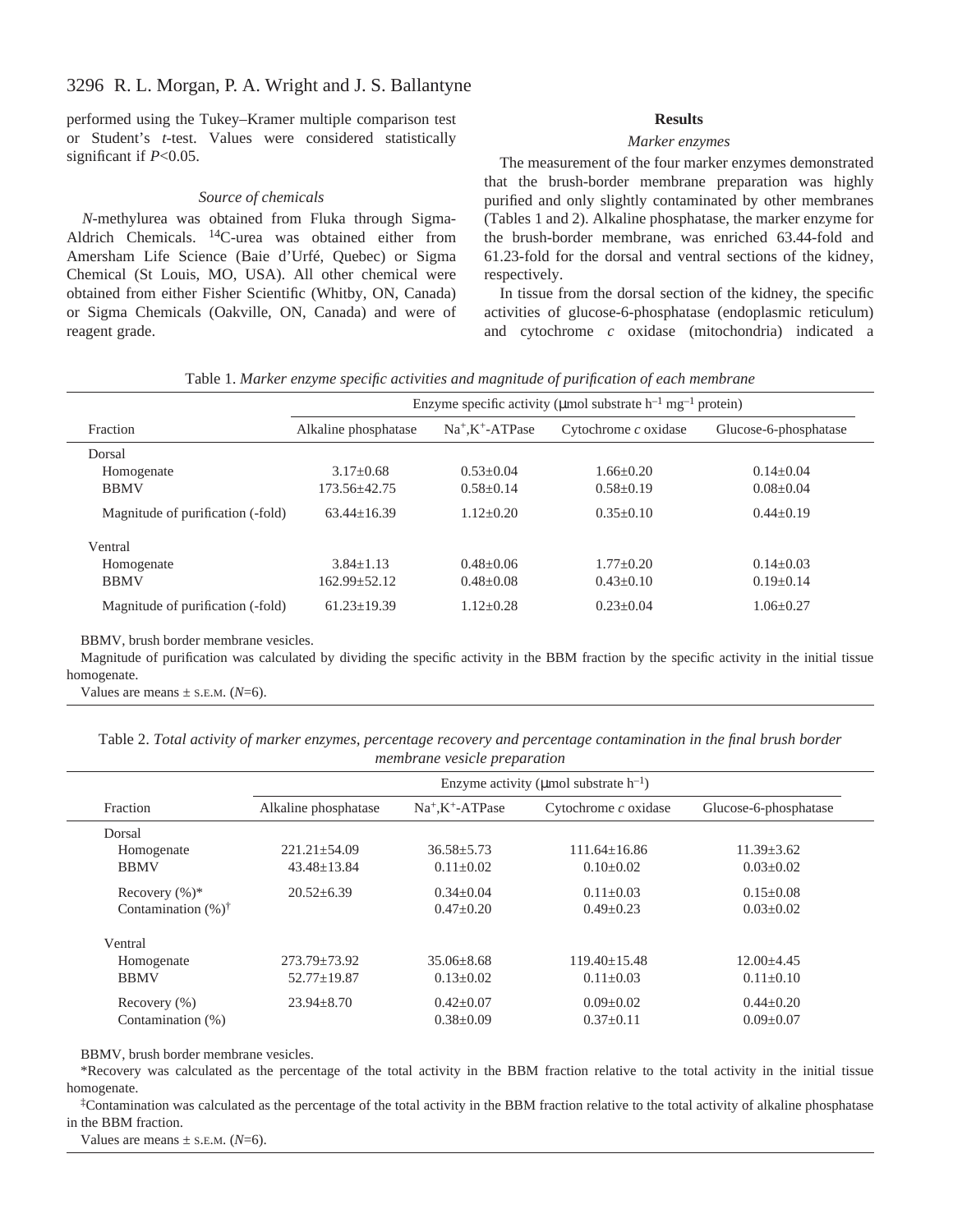

contamination of these marker enzymes of 0.44-fold and 0.35 fold, respectively (Table 1). The  $Na^+,K^+$ -ATPase (basolateral membrane) was slightly enriched in the BBMV preparation with an increase in specific activity of 1.12-fold (Table 1). However, based on the total activity of  $Na^+, K^+$ -ATPase, there was only 0.34% recovery of the initial amount of enzyme and 0.47% contamination (percentage of total alkaline phosphatase activity) (Table 2). Marker enzymes for the endoplasmic reticulum and inner mitochondrial membrane had recoveries of 0.15% and 0.11% of the initial amount of enzyme and contributed 0.03% and 0.49% contamination, respectively (Table 2). Analysis of maltose–glucoamylase activity (Table 3) indicates that only 5.0% of vesicles are sealed insideout, the remaining percentage of vesicles were right-side-out or leaky.

In the ventral section of the kidney, the specific activities of cytochrome *c* oxidase (mitochondria) indicated a contamination with inner mitochondrial membrane enzyme of 0.23-fold (Table 1). The marker enzymes for the basolateral membrane and endoplasmic reticulum were slightly enriched in the BBMV preparation with an increase in specific activity of 1.12- and 1.06-fold, respectively (Table 1). However, based on the total activity of  $Na^{+}$ ,  $K^{+}$ -

Fig. 1. (A) Rates of urea uptake at various urea concentrations in dorsal BBMV from the kidney of the little skate *Raja erinacea*. The regression is  $y=0.3309x$ ,  $r^2=0.9708$ . Values are means ± S.E.M., *N=*5. (B) Expansion of the lower end of the urea concentration range, subtracting the linear rate from A. The regression is  $y=0.563x$ ,  $r^2=0.8413$ . Values are means ± S.E.M., *N=*6.

ATPase (basolateral membrane) and glucose-6-phosphatase (endoplasmic reticulum) there was only 0.42% and 0.44% recovery of the initial amount of enzyme and 0.38% and 0.09% contamination (percentage of total alkaline phosphatase activity), respectively (Table·2). Cytochrome *c* oxidase had a recovery of 0.09% of the initial amount of enzyme and contributed 0.37% contamination (Table 2). The activity of maltose–glucoamylase revealed that 4.6% of vesicles have an inside-out orientation (Table 3), so the majority of vesicles are right-side-out or leaky.

Final recovery of brush-border membrane was 20.52% and 23.94% for dorsal and ventral sections, respectively (Table·2), which is similar to that reported by Bijvelds et al. (1997).

#### *Concentration dependence of urea uptake by BBMV*

Urea uptake when measured over a range of urea concentrations in the incubation medium revealed one component of urea uptake in the dorsal BBMV and two components in the ventral BBMV (Figs  $1, 2$ ). At high concentrations of urea  $(5-370 \text{ mmol l}^{-1})$ , the uptake was linearly dependent upon the urea concentration in both regions (Figs 1A, 2A). At low concentrations of urea (0.2–2 mmol  $l^{-1}$ ), when the linear rate at high concentrations of urea has been subtracted from the curve, urea uptake exhibits saturation-like kinetics in the ventral BBMV (Fig.  $2B$ ). In the dorsal BBMV, however, there is a linear relationship at low urea concentrations, indicating non-saturation (*F*-test, Fig. 1B); however the apparent linear relationship may be the result of

Table 3. *Orientation of brush-border membrane vesicles from the dorsal and ventral sections of the kidney of the little skate* Raja erinacea

|         | Enzyme activity $(\%)^*$ |                |  |
|---------|--------------------------|----------------|--|
|         | Without detergent        | With detergent |  |
| Dorsal  | 100                      | $105.0 + 7.2$  |  |
| Ventral | 100                      | $104.6 + 11.1$ |  |

\*Enzyme activity without detergent was taken as 100%. Values are means  $\pm$  s.E.M.,  $N=3$ .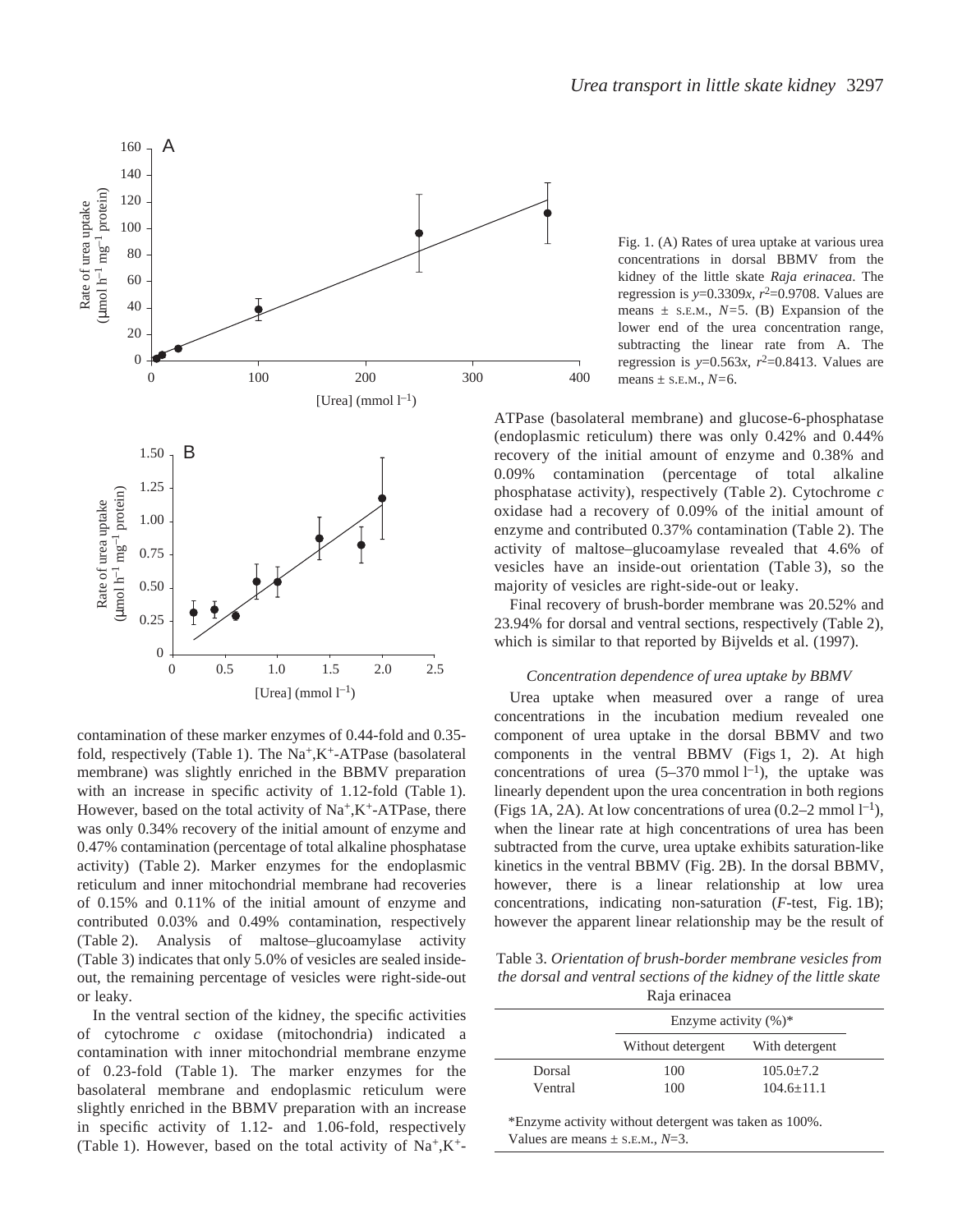multiple saturation curves. When the ventral data are transformed using a Lineweaver–Burk plot, urea uptake at urea concentrations of 0.2–2 mmol<sup> $l$ –1</sup> had a  $K_m$  of  $0.70 \pm 0.20$  mmol  $l^{-1}$ , and a  $V_{\text{max}}$  of 1.18 $\pm$ 0.39 µmol h<sup>-1</sup> mg<sup>-1</sup> protein for the ventral BBMV (Fig.  $2C$ ).

# *Inhibition of urea uptake*

Urea uptake by both dorsal and ventral BBMV demonstrated sensitivity to the non-competitive inhibitors phloretin and mercury chloride (Fig. 3). There was a dosedependent phloretin inhibition of urea uptake by BBMV, with inhibition at  $0.25 \text{ mmol } l^{-1}$  of 24% and 22%, for dorsal and ventral, respectively (not shown), and at  $0.50$  mmol  $l^{-1}$  of 37% and 55%, for dorsal and ventral, respectively  $(P<0.05;$  Fig. 3). Mercury chloride inhibited urea uptake in both dorsal and ventral BBMV  $(P<0.05;$  Fig. 3). As well, the addition of phloretin and mercury chloride together also significantly inhibited urea uptake compared to control rates (*P*<0.05, Fig. 3). In the dorsal section, this inhibition was significantly greater than that of phloretin alone (*P*<0.05, Fig. 3). There was no change to the control rate of urea transport with the addition of ethanol vehicle (data not shown). The use of urea analogues changed the rate of urea uptake in the dorsal BBMV (Fig. 4). Here,



Fig. 2. (A) Rates of urea uptake at various urea concentrations in ventral BBMV from the kidney of the little skate *Raja erinacea*. The regression is  $y=0.3312x$ ,  $r^2=0.9724$ . Values are means  $\pm$ S.E.M.,  $N=5$ . (B) Expansion of the lower end of the urea concentration range, subtracting the linear rate from A. The regression is  $y=1.3941x/(0.9016+x)$ ,  $r^2=0.9561$ . Values are means  $\pm$ S.E.M., *N=*6. (C) Lineweaver–Burk transformation of the relationship between urea concentration and urea uptake *V* ( $\mu$ mol h<sup>-1</sup> mg<sup>-1</sup> protein) by BBMV. The regression is *y*=0.5988*x*+0.8308, *r*2=0.9330. Values are means ± S.E.M., *N=*6.

nitrophenylthiourea (NPTU) significantly reduced urea uptake, but this reduction was not seen in the ventral BBMV. There was no significant effect on urea uptake in either section by the urea analogues, acetamide and *N*methylurea (Fig. 4). There was a significant difference between the dorsal and ventral regions in response to acetamide  $(P<0.05$ , Fig. 4).

#### *ATP independence of urea uptake by BBMV*

The addition of ATP to the incubation medium had no significant effect on the rate of urea uptake into dorsal (86.5±14.4%, *N*=5) and ventral BBMV (92.7±19.4%, *N*=5). As well, the addition of ouabain (dorsal 103.1±23.8%, *N*=5; ventral 80.1±14.3%, *N*=5) and NEM (dorsal 79.4±15.1%, *N*=5; ventral 74.9±23.9%, *N*=5) had no effect on ATPstimulated urea uptake in BBMV (control dorsal 2.98 $\pm$ 0.86 µmol h<sup>-1</sup> mg<sup>-1</sup> protein, *N*=5; control ventral 5.10 $\pm$ 1.54 µmol h<sup>-1</sup> mg<sup>-1</sup> protein, *N*=5) (not shown).

#### *Cation dependence of urea uptake by BBMV*

There was no significant difference between urea uptake in dorsal and ventral BBMV in media containing only sodium or only potassium ions with no concentration gradient present (data not shown). When urea uptake was measured in the presence of an outwardly-directed potassium concentration gradient, there was no significant change in the rate of urea uptake in either dorsal or ventral BBMV (Fig. 5). As well, in the dorsal BBMV there was no significant change in urea uptake in the presence of an inwardly-directed sodium concentration gradient; however, in the ventral BBMV the rate of urea uptake significantly increased when an inward sodium concentration gradient was present  $(P<0.05;$  Fig. 5).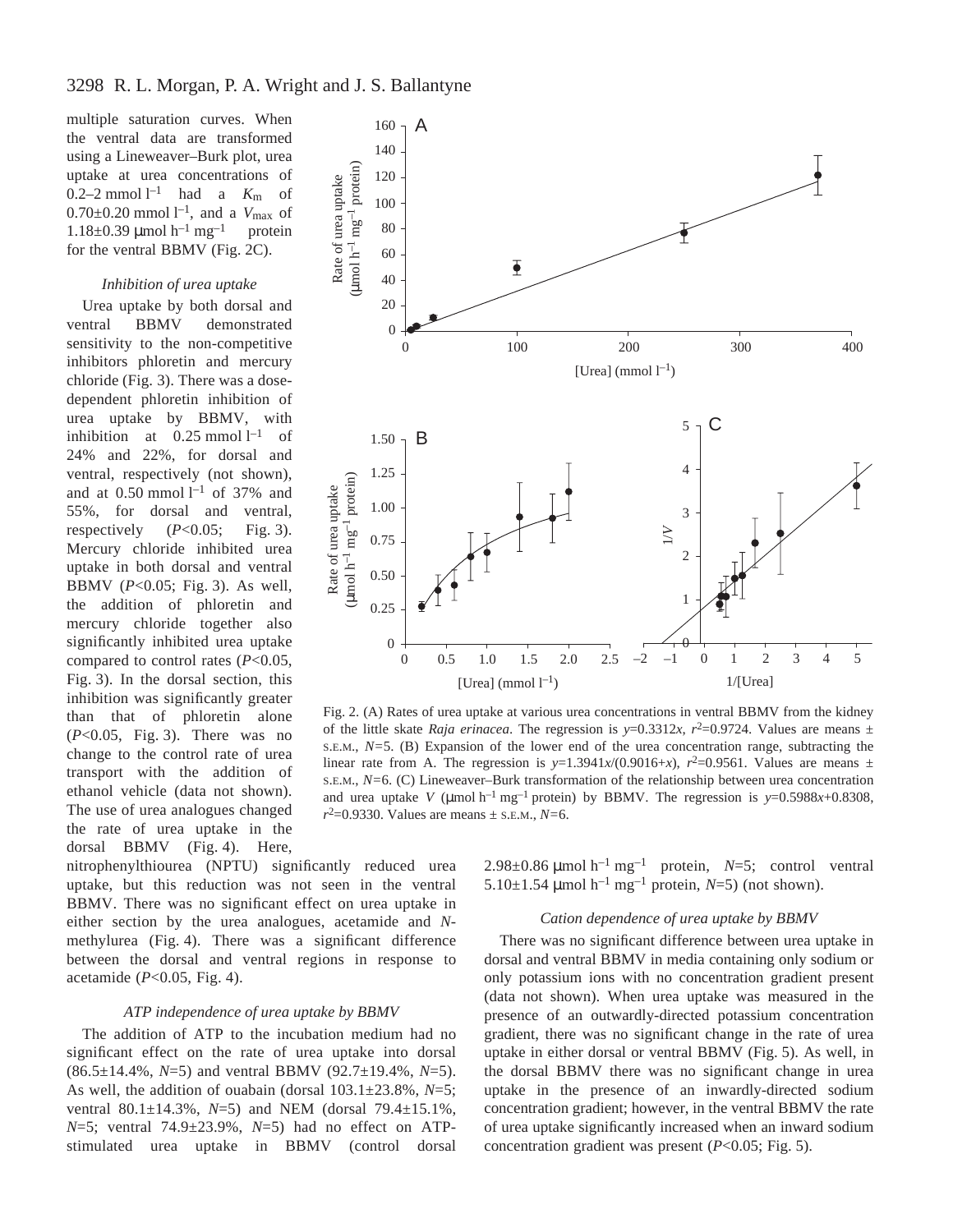

Fig. 3. Inhibition of urea uptake by phloretin  $(0.50 \text{ mmol } l^{-1})$ , mercury chloride  $(HgCl<sub>2</sub>; 0.30 mmol l<sup>-1</sup>)$ and phloretin  $(0.50 \text{ mmol } l^{-1}) + HgCl_2 (0.30 \text{ mmol } l^{-1})$  in dorsal and ventral BBMV from the kidney of the little skate *Raja erinacea*. Urea concentration in the incubation medium was  $0.5$  mmol  $l^{-1}$ . Control urea uptake rates are  $1.42\pm0.14$  and  $1.41\pm0.18$  µmol  $h^{-1}$  mg<sup>-1</sup> protein, for dorsal and ventral sections, respectively. Values are means ± S.E.M., *N=*5–7. \*Significant difference from respective control; †significant difference from dorsal phloretin (ANOVA on log-transformed data, Tukey–Kramer multiple comparison test, *P*<0.05).

#### **Discussion**

#### *Methodology*

The method (Kipp et al., 1997) used to isolate brush-border membrane vesicles from the renal tubule epithelium of the little skate *Raja erinacea* yielded a substantial enrichment of the brush border enzyme marker, alkaline phosphatase (Bevan et al., 1989). Although there was only minor contamination (<1%) with endoplasmic reticulum, mitochondrial and basolateral membrane enzyme markers, this may have led to a slight underestimation of urea uptake by BBMV. The enrichment of alkaline phosphatase (63- and 61-fold for dorsal and ventral sections, respectively) was considerably higher than that reported in other studies on elasmobranch kidneys using the same method (12- to 14-fold; Bevan et al., 1989; Kipp et al., 1997). The final recovery of alkaline phosphatase activity (20–24%) was consistent with previous studies on brush-border membranes of the kidneys of rainbow trout (Freire et al., 1995) and tilapia (Bijvelds et al., 1997). The vesicle orientation for all possible configurations of BBMV (inside-out, right-side-out, and leaky) was difficult to measure due to a lack of an appropriate marker enzyme. The percentage of inside-out vesicles in this study (approximately 5.0%) was similar to that demonstrated in tilapia kidney and sea bass intestinal brush-border membrane vesicles using similar methods (Bijvelds et al., 1997; Drai et al., 1990).

### *Characteristics of urea transport*

Our data on BBMV provide evidence for different urea transport characteristics in the dorsal and ventral sections of



Fig. 4. Effect on urea uptake in the dorsal and ventral BBMV from the kidney of the little skate *Raja erinacea*, by the urea analogs acetamide,  $N$ -methylurea (370 mmol  $l^{-1}$ ) and nitrophenylthiourea (NPTU;  $0.08$  mmol  $l^{-1}$ ). Urea concentration in the incubation medium was  $0.5$  mmol  $l^{-1}$ . Control rates are  $1.32\pm0.19$  and  $0.97\pm0.09~\mu$ mol h<sup>-1</sup> mg<sup>-1</sup> protein, for dorsal and ventral sections, respectively. Values are means ± S.E.M., *N=*5. \*Significant difference from dorsal control (ANOVA on log-transformed data, Tukey–Kramer multiple comparison test, *P*<0.05); †significant difference from dorsal acetamide (Student *t*-test on log-transformed data, *P*<0.05).



Fig. 5. The effect of Na<sup>+</sup> and K<sup>+</sup> on the rate of urea transport in the dorsal and ventral BBMV from the kidney of the little skate *Raja erinacea*, presented as percentage of control (no ion gradient). Urea concentration in the incubation medium was  $4$  mmol  $l^{-1}$ . Control rates are  $1.53\pm0.32$  and  $1.56\pm0.29$  µmol h<sup>-1</sup> mg<sup>-1</sup> protein, for the dorsal section  $Na^+$  and  $K^+$ , respectively, and  $1.77 \pm 0.44$  and  $1.42\pm0.35$  µmol h<sup>-1</sup> mg<sup>-1</sup> protein, for the ventral section Na<sup>+</sup> and K<sup>+</sup> respectively. Values are means ± S.E.M., *N=*4. \*Significant difference from ventral sodium control (Student *t*-test, *P*<0.05).

the skate kidney. In the dorsal section, urea transport was not apparently saturable at low or high urea concentrations, but was inhibited by phloretin and HgCl<sub>2</sub>, and significantly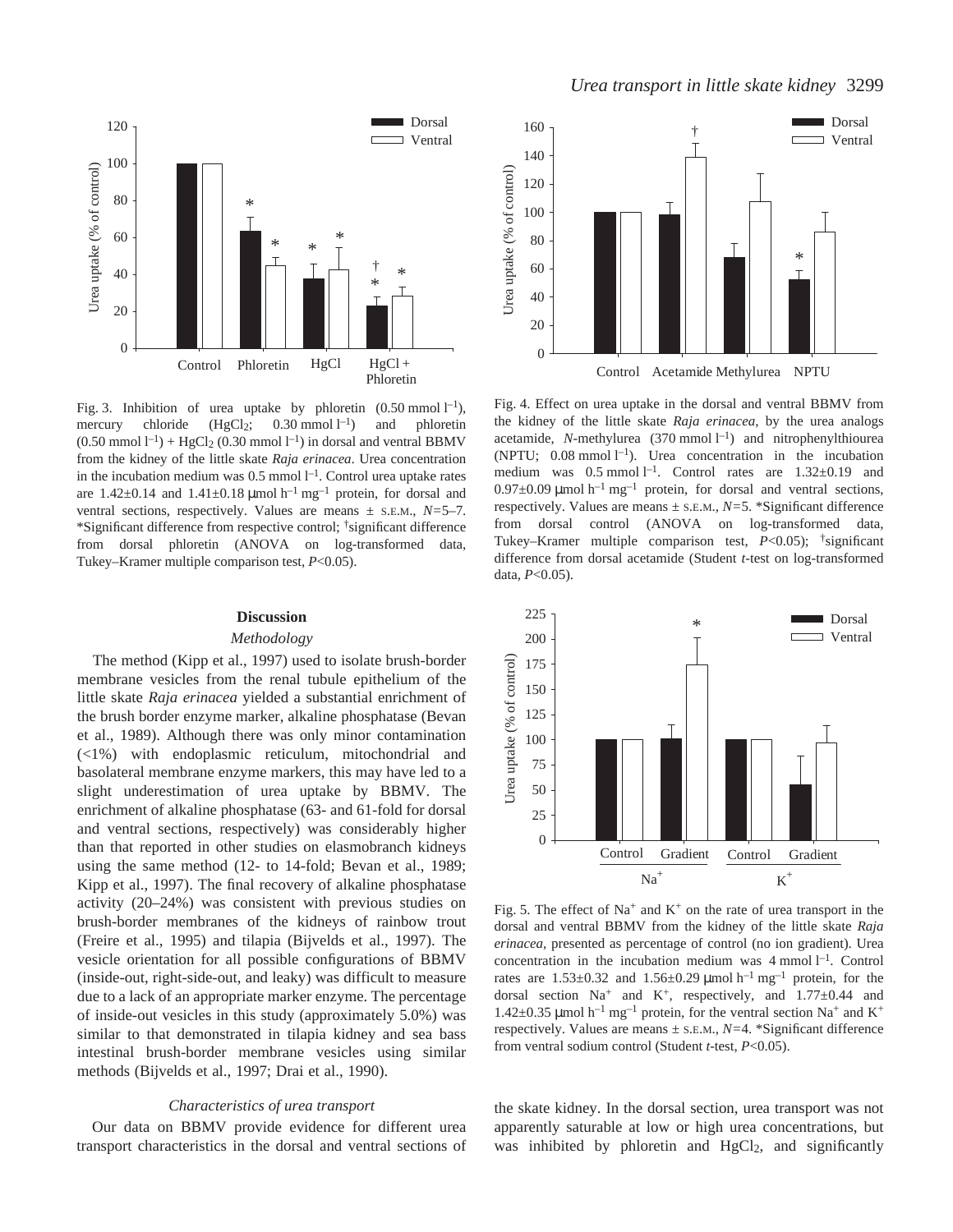reduced in the presence of NPTU. These results suggest the presence of one or more facilitated urea transporters, possibly coded for by SkUT (skate urea transporter) or SkUThomologs, which we have isolated in the kidney of the little skate (Morgan et al., 2003). In the ventral section, urea uptake by BBMV revealed saturation kinetics at low urea concentration  $(K_m=0.70 \text{ mmol } l^{-1}, V_{\text{max}}=1.18 \text{ \mu mol } h^{-1} \text{ mg}^{-1}$ protein), but not at high urea concentrations. Urea uptake was inhibited by phloretin and  $HgCl<sub>2</sub>$ , but was stimulated by an inward Na+ gradient, suggesting the presence of a Na+-linked urea transporter (UT). The fact that SkUT was expressed in both the dorsal and ventral section (Morgan et al., 2003) indicates that at least two distinct transporters may be active in the ventral BBMV (i.e. a facilitative UT and a Na+-linked UT). Furthermore, the high non-saturable rate of urea transport in the presence of relatively high concentrations of urea (up to 370 mmol  $l^{-1}$  urea), may represent urea movement through nonspecialized aqueous channels, low affinity/high capacity facilitated urea transporters similar to those characterized in mammalian terminal inner medullar collecting ducts (IMCD), the lipid-bilayer membrane, water channels (aquaporins), or possibly a combination of two or more of these pathways.

Water channels facilitate the movement of lipophobic molecules by allowing the molecule to remain in an aqueous phase as it diffuses through the channel, and therefore represent a potential method of diffusion of urea across the membrane. Inhibition of urea transport by mercurial compounds (e.g. HgCl<sub>2</sub>, *p*-chloromercuribenezesulfonate, pCMBS), was shown to occur in this study, and is generally considered diagnostic of aquaporins (AQP) (Knepper, 1994; Borgnia et al., 1999). In mammals, a subgroup of the aquaporins family (i.e. AQP3, AQP7 and AQP9) has been shown to transport urea and/or glycerol as well as water (Ishibashi et al., 1997; Tsukaguchi et al., 1998). In particular, aquaporin 3 (AQP3), which has been isolated in the basolateral membrane of mammalian kidney tubule cells, has been shown to transport urea as well as water, and this transport is inhibitable by phloretin and  $HgCl<sub>2</sub>$  (Tsukaguchi et al., 1998). In the present study, the addition of  $HgCl<sub>2</sub>$  plus phloretin did not inhibit transport relative to HgCl<sub>2</sub> alone; however, in the dorsal section, transport in the presence of  $HgCl<sub>2</sub>$  plus phloretin was significantly lower than with phloretin alone. These results suggest the possibility of AQP-linked urea transport and/or a HgCl2-sensitive UT. Despite being well known for inhibiting aquaporins, however, mercurial compounds are non-specific inhibitors and exert their effects through cysteine residues. In the mammalian UT-B and the frog facilitated urea transporter, pCMBS has been shown to inhibit urea transport (Martial et al., 1996; Couriaud et al., 1999). To our knowledge, the inhibitory effect of mercurial compounds has not been investigated on fish urea transporters, but a HgCl<sub>2</sub>-sensitive UT in the marine elasmobranch kidney cannot be excluded.

The possibility of a low-affinity, high-capacity facilitated transporter is supported by mammalian studies where the apparent *K*m values of urea transporters are extremely high. When urea is present only in the luminal perfusate of the terminal IMCD, urea reabsorption is linear with urea concentrations as high as 800 mmol  $l^{-1}$  (Chou et al., 1989), a considerably higher urea concentration than that used in this study. In *Xenopus* oocyte expression studies of the mammalian UT-A2, it was shown that there was no saturation for a range of urea concentrations between 1 and 200 mmol  $l^{-1}$  (You et al., 1993). If SkUT is similar to the mammalian UT-A2 in terms of transport kinetics, then it may be responsible for the nonsaturable component of urea uptake at high urea concentrations.

The effects of several known inhibitors of urea transport were examined to try to further characterize the saturable component of urea uptake by BBMV. This component of urea transport was examined by using a urea concentration below the apparent  $K_{\rm m}$ . Inhibition by the non-competitive inhibitor phloretin is considered diagnostic of both facilitated and secondary active urea transport systems (Levine et al., 1973; Knepper, 1994; Kato and Sands, 1998; Smith and Wright, 1999; Fines et al., 2001). The inhibition of urea uptake in BBMVs by phloretin observed in this study is consistent with a previous study on urine excretion in free-swimming dogfish (Hays et al., 1976), which demonstrated that phloretin injected into the blood system increased urinary urea excretion and decreased renal urea reabsorption. In BBMVs from the dorsal section, the urea analogue NPTU (80  $\mu$ mol l<sup>-1</sup>) significantly reduced urea uptake. This reduction is comparable to that seen in the frog urinary bladder ( $IC_{50}$ =79.4 µmol  $l^{-1}$ ; Martial et al., 1993), indicating a high specificity for this analogue. In the ventral section, acetamide elevated urea uptake above that of the ventral control and the dorsal BBMV in the presence of acetamide. This result was unexpected, but may further indicate that more than one transporter was under study in this section of the kidney, and therefore the transport characteristics are more complex. However, until the analogue concentrations are optimized for this tissue, conclusions concerning analogue responses cannot be drawn (Schmidt-Nielsen and Rabinowitz, 1964; Wood et al., 1995).

The results suggest that urea uptake is not energy dependent in skate renal BBMV, since the addition of adenosine triphosphate (ATP) to the incubation medium did not change the rate of urea uptake. In the presence of NEM, an alkylating agent that binds selectively to sulfhydryl groups blocking Vtype and P-type ATPases (i.e. proton pumps; Ehrenfeld, 1998), urea uptake was unchanged. The addition of oubain, a specific inhibitor of Na+,K+-ATPase, also had no effect. In contrast, gill basolateral membranes in dogfish showed a significant stimulation of urea uptake in the presence of ATP that was returned to control levels with the addition of ouabain (Fines et al., 2001). In the present study, the lack of effect with ouabain and ATP is not surprising since  $Na^+, K^+$ -ATPase is localized to the basolateral, not the brush-border membrane. To examine the effect of  $Na^+, K^+$ -ATPase on urea uptake in the BBM, an intact tubule system is required in order to have both the brush-border and basolateral membranes present in the same preparation.

In dorsal BBMV, urea uptake does not appear to be linked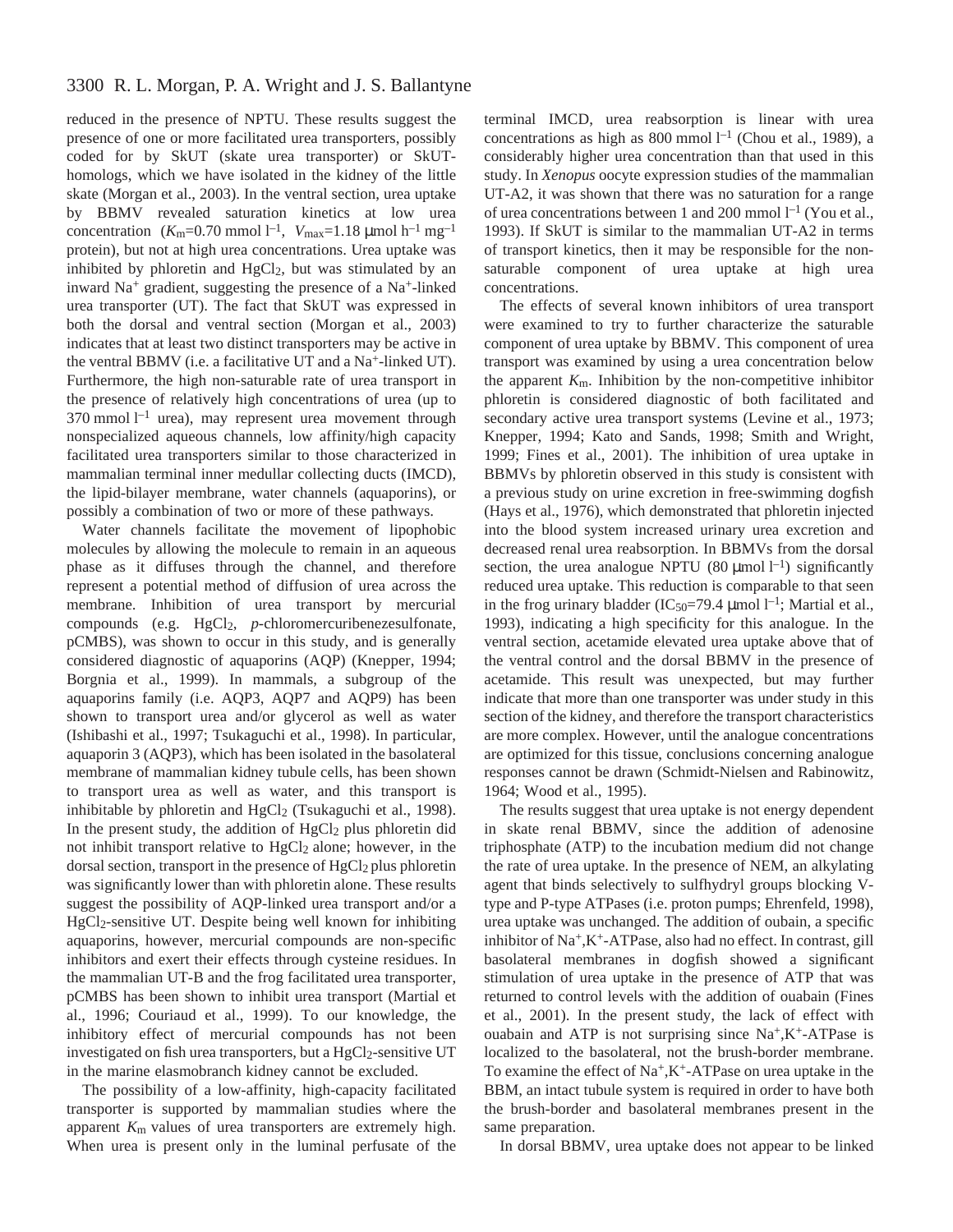to the sodium or potassium gradient. There is, altogether, little evidence to support the presence of two different high-affinity facilitated transporters in the dorsal section operating at different urea concentrations. This leads to the hypothesis that urea uptake may be due to a single phloretin-sensitive facilitated transporter, possibly that of the SkUT protein (Morgan et al., 2003), and similar to those isolated in the kidney of the dogfish shark and Atlantic stingray (Smith and Wright, 1999; Janech et al., 2003). In the ventral BBMV, the presence of an inwardly directed sodium gradient significantly increased urea uptake relative to the control and potassium gradient experiment. Despite the lack of information on the energy requirements of urea uptake, it is possible that one component of urea uptake in skate renal ventral BBMVs may be due to a Na<sup>+</sup>-coupled secondary active urea transporter, similar to the active urea transport described in the mammalian kidney (Kato and Sands, 1998) and in dogfish gills (Fines et al., 2001), while another component of the urea uptake belongs to the same transporter found in the dorsal section. Thus, the inward movement of urea and Na<sup>+</sup> across the brush-border membrane would be linked to the active extrusion of  $Na<sup>+</sup>$  from the tubule cell across the basolateral membrane, back to the blood.

In order to completely understand the mechanisms of urea reabsorption, further studies, possibly using tubule isolation techniques and basolateral membrane vesicles, are necessary to complete the hypothesized model. The physiological evidence suggests the presence of a facilitated urea transporter in the brush-border membrane of dorsal and ventral renal tubules, and the additional presence of a sodium-linked urea transporter in ventral tubules. Taken together, our data provide evidence that urea transporter(s) in the skate kidney play a role in urea retention.

We thank F. Purton (Huntsman Marine Science Centre) for technical support. This work was funded by Natural Sciences and Engineering Research Council (NSERC) Discovery grants to J.S.B. and P.A.W.

#### **References**

- **Bevan, C., Kinne, R. K. H., Shetlar, R. E. and Kinne-Saffran, E.** (1989). Presence of a Na<sup>+</sup>/H<sup>+</sup> exchanger in brush border membranes isolated from the kidney of the spiny dogfish, *Squalus acanthias. J. Comp. Physiol. B* **159**, 339-347.
- **Bijvelds, M. J. C., Kolar, Z., Wendelaar Bonga, S. E. and Flik, G.** (1997).  $Mg^{2+}$  transport in plasma membrane vesicles of renal epithelium of the Mozambique tilapia (*Oreochromis mossambicus*). *J. Exp. Biol.* **200**, 1931- 1939.
- Blier, P. and Guderley, H. (1988). Metabolic responses to cold acclimation in the swimming musculature of lake whitefish, *Coregonus clupeaformis*. *J. Exp. Zool*. **246**, 244-252.
- **Borgnia, M., Nielsen, S., Engel, A. and Agre, P.** (1999). Cellular and molecular biology of the aquaporin water channels. *Annu. Rev. Biochem.* **68**, 425-458.
- **Boylan, J. W.** (1967). Gill permeability in *Squalus acanthias*. In *Sharks, Skates and Rays* (ed. P. W. Gilbert, R. F. Mathewson and D. P. Rall), pp. 197-206. Baltimore: Johns Hopkins Press.

**Boylan, J. W.** (1972). A model for passive urea reabsorption in the elasmobranch kidney*. Comp. Biochem. Physiol.* **42A**, 27-30.

**Bradford, M. M.** (1976). A rapid and sensitive method for the quantification

of microgram quantities of protein utilizing the principle of protein-dye binding. *Anal. Biochem*. **72**, 248-254.

- **Chou, C.-L. and Knepper, M. A.** (1989). Inhibition of urea transport in inner medullary collecting duct by phloretin and urea analogues. *Am. J. Physiol*. **257**, F359-F365.
- **Clark, R. W. and Smith, H. W.** (1932). Absorption and excretion of water and salts by the elasmobranch fishes. III The use of xylose as a measure of the glomerular filtrate in *Squalus acanthias*. *J. Cell. Comp. Physiol*. **1**, 131- 143.
- **Couriaud, C., Leroy, C., Simon, M., Silberstein, C., Bailly, P., Ripoche, P. and Rousselet, G.** (1999). Molecular and functional characterization of an amphibian urea transporter. *Biochim. Biophys. Acta* **1421**, 347-352.
- **Drai, P., Albertini-Berhaut, J., Lafaurie, M., Sudaka, P. and Giudicelli, J.** (1990). Simultaneous preparation of basolateral and brush-border membrane vesicles from sea bass intestinal epithelium. *Biochim. Biophys. Acta* **1022**, 251-259.
- **Ehrenfeld, J.** (1998). Active proton and urea transport by amphibian skin*. Comp. Biochem. Physiol.* **119A**, 35-45.
- Fines, G. A., Ballantyne, J. S. and Wright, P. A. (2001). Active urea transport and an unusual basolateral membrane composition in the gills of a marine elasmobranch. *Am. J. Physiol.* **280**, R16-R24.
- **Freire, C. A., Kinne-Saffran, E., Beyenbach, K. W. and Kinne, R. K. H.** (1995). Na-D-glucose cotransport in renal brush-border membrane vesicles of an early teleost (*Oncorhynchus mykiss*). *Am. J. Physiol.* **269**, R592-R602.
- Gasser, K. W. and Kirschner, L. B. (1987). The response of alkaline phosphatase to osmoregulatory changes in the trout, *Salmo gairdneri*. *J. Comp. Physiol. B*. **157**, 469-475.
- **Giudicelli, J., Boudouard, M., Delqué, P., Vannier, C. and Sudaka, P.** (1985). Horse kidney neutral  $\alpha$ -D-glucosidase: purification of the detergentsolubilized enzyme; comparison with the proteinase-solubilized forms. *Biochim. Biophys. Acta* **831**, 59-66.
- **Goldstein, L. and Forster, R. P.** (1971). Osmoregulation and urea metabolism in the little skate *Raja erinacea*. *Am. J. Physiol*. **220**, 742- 746.
- **Hays, R. M., Levine, S. D., Myers, J. D., Heinemann, H. O., Kaplan, M. A., Franki, N. and Berliner, H.** (1976). Urea transport in the dogfish kidney. *J. Exp. Zool.* **199**, 309-316.
- **Hentschel, H.** (1988). Renal blood vascular system in the elasmobranch, *Raja erinacea* Mitchill, in relation to kidney zones. *Am. J. Anat.* **183**, 130-147.
- Hentschel, H., Elger, M. and Schmidt-Nielsen, B. (1986). Chemical and morphological differences in the kidney zones of the elasmobranch, *Raja erinacea*, Mitch*. Comp. Biochem. Physiol.* **84A**, 553-557.
- **Ishibashi, K., Kuwahara, M., Gu, Y., Kageyama, Y., Tohsaka, A., Suzuki, F., Marumo, F. and Sasaki, S.** (1997). Cloning and functional expression of a new water channel abundantly expressed in the testis permeable to water, glycerol, and urea. *J. Biol. Chem.* **27,** 20782-20786.
- **Janech, M. G., Fitzgibbon, W. R., Chen, R., Nowak, M. W., Miller, D. H.,** Paul, R. V. and Ploth, D. W. (2003). Molecular and functional characterization of a urea transporter from the kidney of the Atlantic stingray. *Am. J. Physiol.* **284**, F996-F1005.
- **Kato, A. and Sands, J. M.** (1998). Active sodium-urea counter-transport is inducible in the basolateral membrane of rat renal initial inner medullary collecting duct. *J. Clin. Invest.* **102**, 1008-1015.
- **Kipp, H., Kinne-Saffran, E., Bevan, C. and Kinne, R. K. H.** (1997). Characteristics of renal Na+-D-glucose cotransport in the skate (*Raja erinacea*) and shark (*Squalus acanthias*). *Am. J. Physiol*. **273**, R134- R142.
- **Knepper, M. A.** (1994). The aquaporin family of molecular water channels. *Proc. Natl. Acad. Sci. USA* **91**, 6255-6258.
- **Lacy, E. R. and Reale, E.** (1985). The elasmobranch kidney. II. Sequence and structure of the nephrons. *Anat. Embryol*. **173**, 163-186.
- Levine, S., Franki, N. and Hayes, R. M. (1973). Effect of phloretin on water and solute movement in the toad bladder. *J. Clin. Invest*. **52**, 1435- 1442.
- **Martial, S., Neau, P., Degeilh, F., Lamotte, H., Rousseau, B. and Ripoche, P.** (1993). Urea derivatives as tools for studying the urea-facilitated transport system. *Pflügers Arch.* **423**, 51-58.
- **Martial, S., Olivès, B., Abrami, L., Couriaud, C., Bailly, P., You, G., Hediger, M. A., Cartron, J.-P., Ripoche, P. and Rousselet, G.** (1996). Functional differentiation of the human red blood cell and kidney urea transporters. *Am. J. Physiol*. **271**, F1264-F1268.
- **McCormick, S. D.** (1993). Methods for nonlethal gill biopsy and measurement of Na+, K+-ATPase activity. *Can. J. Fish. Aquat. Sci.* **50**, 656-658.
- **Morgan, R. L., Ballantyne, J. S. and Wright, P. A.** (2003). Regulation of a